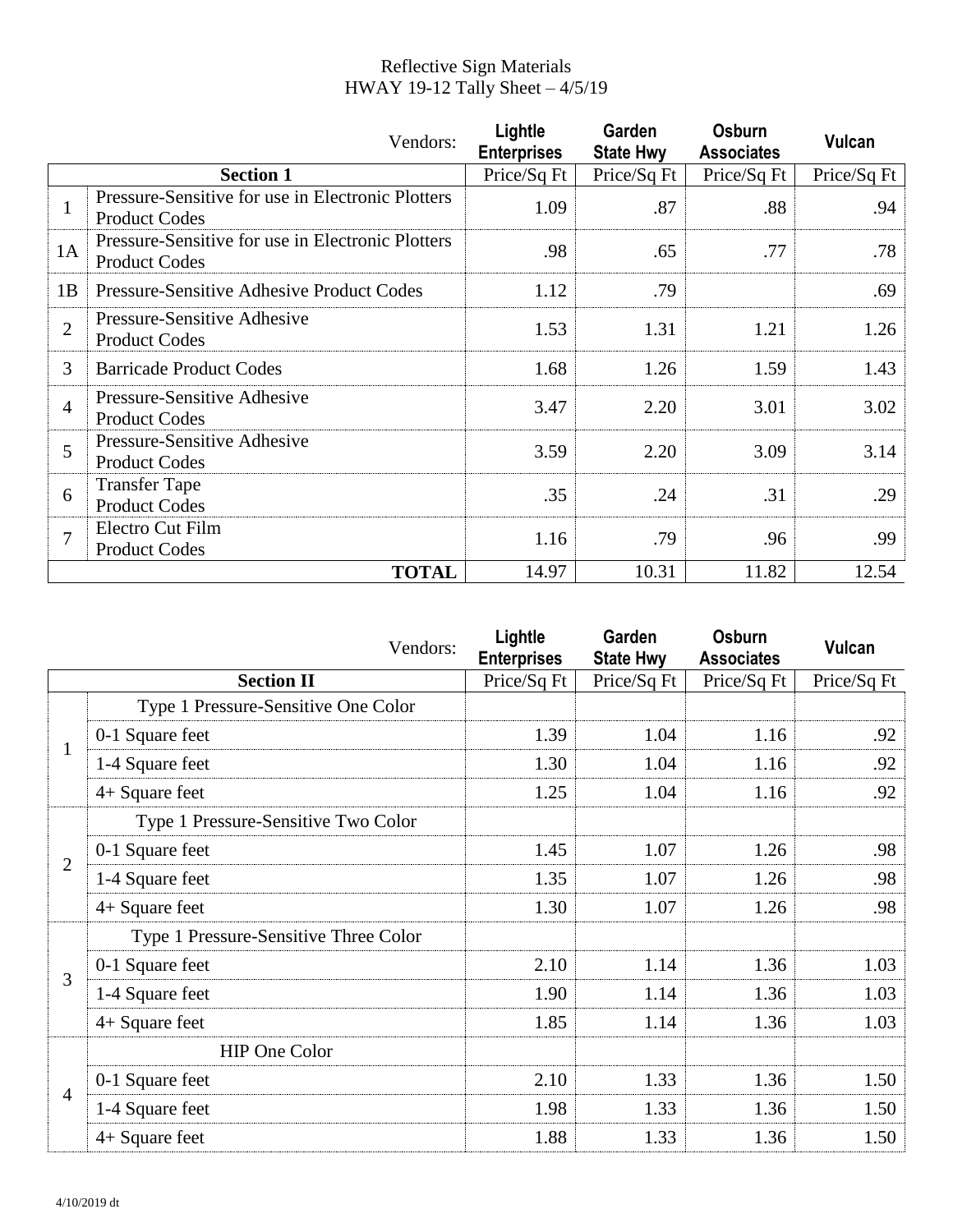|                | <b>HIP Two Color</b>    |      |      |      |       |
|----------------|-------------------------|------|------|------|-------|
| 5              | 0-1 Square feet         | 2.20 | 1.37 | 1.46 | 1.57  |
|                | 1-4 Square feet         | 2.05 | 1.37 | 1.46 | 1.57  |
|                | 4+ Square feet          | 1.95 | 1.37 | 1.46 | 1.57  |
|                | <b>HIP Three Color</b>  |      |      |      |       |
|                | 0-1 Square feet         | 2.70 | 1.39 | 1.56 | 1.61  |
| 6              | 1-4 Square feet         | 2.40 | 1.39 | 1.56 | 1.61  |
|                | 4+ Square feet          | 2.30 | 1.39 | 1.56 | 1.61  |
|                | DG3 One Color           |      |      |      |       |
|                | 0-1 Square feet         | 4.20 | 2.46 | 3.21 | 3.59  |
| $\overline{7}$ | 1-4 Square feet         | 3.95 | 2.46 | 3.21 | 3.59  |
|                | 4+ Square feet          | 3.85 | 2.46 | 3.21 | 3.59  |
|                | DG3 Two Color           |      |      |      |       |
|                | 0-1 Square feet         | 4.30 | 2.53 | 3.32 | 3.66  |
| 8              | 1-4 Square feet         | 4.01 | 2.53 | 3.32 | 3.66  |
|                | 4+ Square feet          | 3.91 | 2.53 | 3.32 | 3.66  |
|                | DG3 Three Color         |      |      |      |       |
|                | 0-1 Square feet         | 4.40 | 2.59 | 3.42 | 3.71  |
| 9              | 1-4 Square feet         | 4.11 | 2.59 | 3.42 | 3.71  |
|                | 4+ Square feet          | 3.99 | 2.59 | 3.42 | 3.71  |
|                | DG3 Three Color Overlay |      |      |      |       |
|                | 30" W3-1 & W3-2         | 4.72 | 2.66 | 4.93 | 23.19 |
| 10             | 36" W3-1 & W3-2         | 4.72 | 2.66 | 4.93 | 33.19 |
|                | $30" W3-5$              | 4.72 | 2.66 | 4.93 | 22.88 |
|                | 36" W3-5                | 4.72 | 2.66 | 4.93 | 32.94 |
|                | DG3 One Color           |      |      |      |       |
|                | 0-1 Square feet         | 4.50 | 2.46 | 3.26 | 3.73  |
| 11             | 1-4 Square feet         | 4.25 | 2.46 | 3.26 | 3.73  |
|                | 4+ Square feet          | 4.14 | 2.46 | 3.26 | 3.73  |
|                | DG3 Two Color           |      |      |      |       |
| 12             | 0-1 Square feet         | 4.60 | 2.53 | 3.36 | 3.79  |
|                | 1-4 Square feet         | 4.35 | 2.53 | 3.36 | 3.79  |
|                | 4+ Square feet          | 4.20 | 2.53 | 3.36 | 3.79  |
|                | DG3 Three Color         |      |      |      |       |
| 13             | 0-1 Square feet         | 4.70 | 2.59 | 3.46 | 3.83  |
|                | 1-4 Square feet         | 4.45 | 2.59 | 3.46 | 3.83  |
|                | 4+ Square feet          | 4.27 | 2.59 | 3.46 | 3.83  |
| 14             | DG3 Three Color Overlay |      |      |      |       |